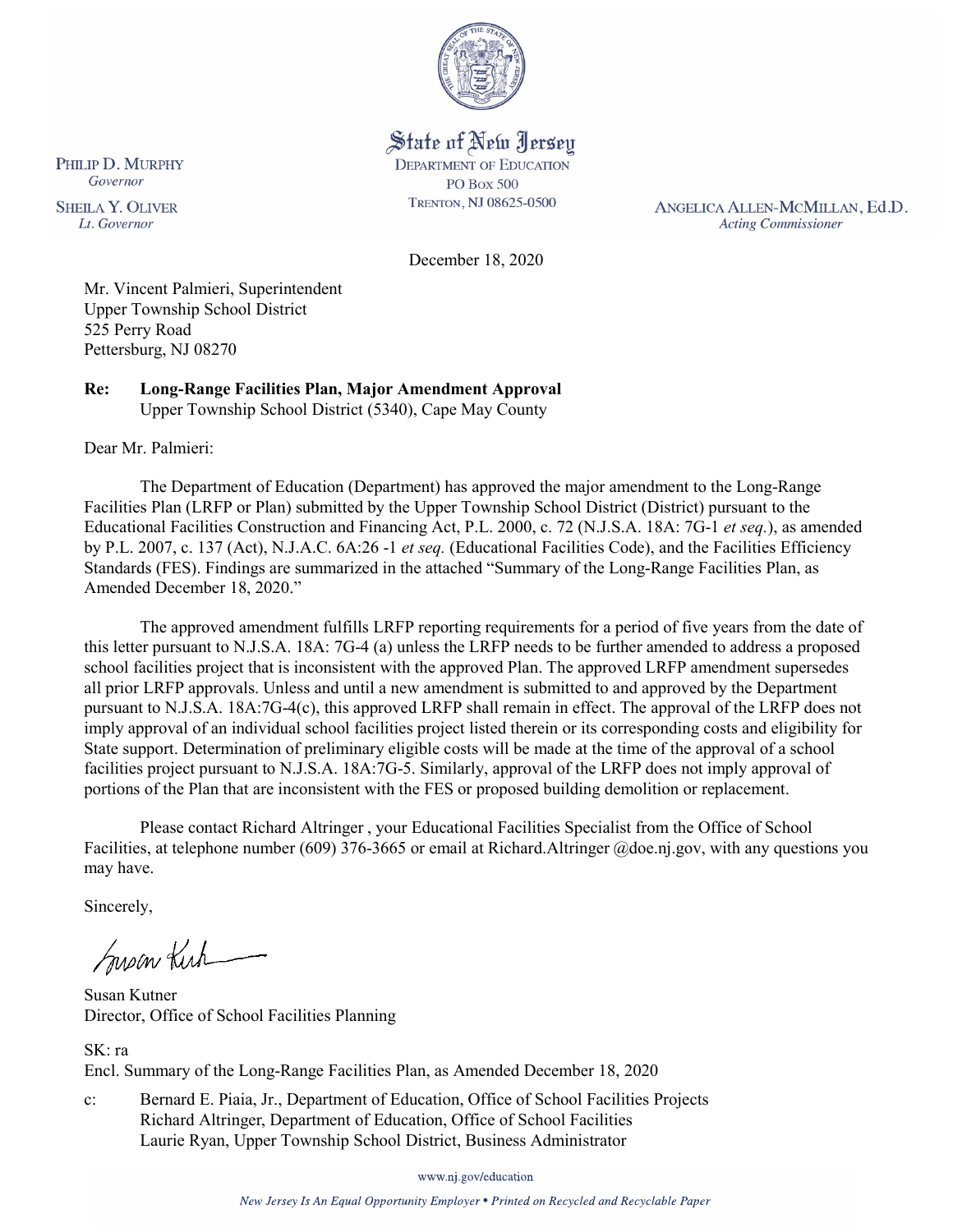# **Upper Township School District (5340) Summary of the Long-Range Facilities Plan, as Amended December 18, 2020**

The Department of Education (Department) has completed its review of the major amendment to the Long-Range Facilities Plan (LRFP or Plan) submitted by the Upper Township School District (District) pursuant to the Educational Facilities Construction and Financing Act, P.L. 2000, c. 72 (N.J.S.A. 18A: 7G-1 *et seq.*), as amended by P.L. 2007, c. 137 (Act), N.J.A.C. 6A:26-1 et seq. (Educational Facilities Code), and the Facilities Efficiency Standards (FES).

The following provides a summary of the District's approved amended LRFP. The summary is based on the standards set forth in the Act, the Educational Facilities Code, the FES, District-reported information in the Department's LRFP reporting system, and supporting documentation. The referenced reports in *italic* text are standard reports available on the Department's LRFP website.

# **1. Inventory Overview**

The District is classified as a Regular Operating District (ROD) for funding purposes. It provides services for students in grades PK-8.

The District identified existing and proposed schools, sites, buildings, rooms, and site amenities in its LRFP. Table 1 lists the number of existing and proposed district schools, sites, and buildings. Detailed information can be found in the *School Asset Inventory Report* and the *Site Asset Inventory Report.*

**As directed by the Department, school facilities projects that have received initial approval by the Department and have been approved by the voters, if applicable, are represented as "existing" in the LRFP.** Approved projects that include new construction and/or the reconfiguration/reassignment of existing program space are as follows: n/a.

| Category                                     | <b>Existing</b> | <b>Proposed</b> |
|----------------------------------------------|-----------------|-----------------|
| Number of Schools (assigned DOE school code) |                 |                 |
| Number of School Buildings <sup>1</sup>      |                 |                 |
| Number of Non-School Buildings <sup>2</sup>  |                 |                 |
| Number of Vacant Buildings                   |                 |                 |
| Number of Sites                              |                 |                 |

#### **Table 1: Number of Schools, School Buildings, and Sites**

Based on the existing facilities inventory submitted by the District:

- Schools using leased buildings (short or long-term):  $n/a$
- Schools using temporary classroom units (TCUs), excluding TCUs supporting construction: n/a
- Vacant/unassigned school buildings:  $n/a$

 $\overline{a}$ 

<span id="page-1-1"></span><span id="page-1-0"></span>*<sup>1</sup>* Includes district-owned buildings and long-term leases serving students in district-operated programs

<sup>&</sup>lt;sup>2</sup> Includes occupied district-owned buildings not associated with a school, such as administrative buildings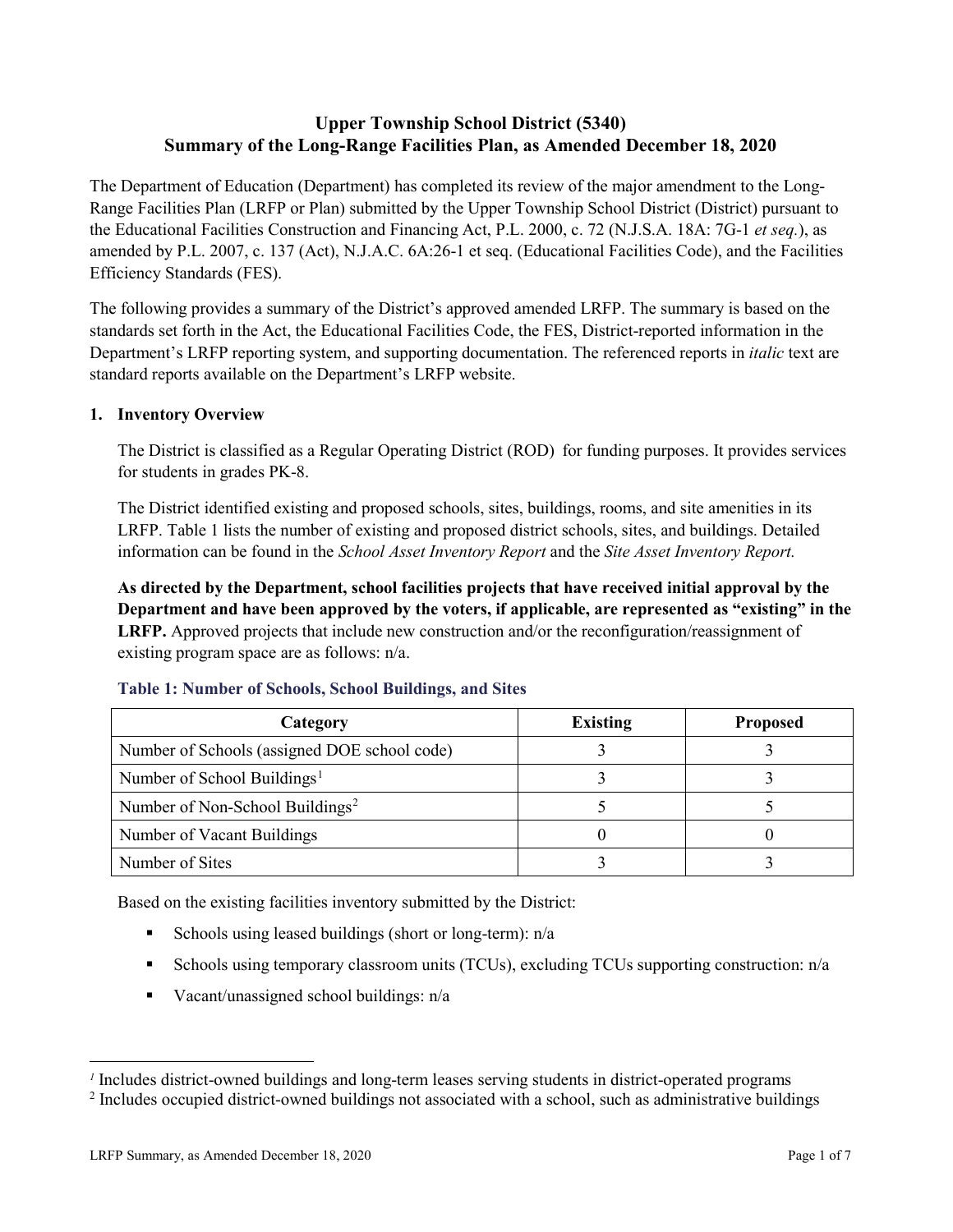Findings:

The Department has determined that the proposed inventory is adequate for approval of the District's LRFP amendment. However, the LRFP determination does not imply approval of an individual school facilities project listed within the LRFP; the District must submit individual project applications for project approval.

# **2. District Enrollments**

The District determined the number of students, or "proposed enrollments," to be accommodated for LRFP planning purposes on a district-wide basis and in each school.

The Department minimally requires the submission of a standard cohort-survival projection using historic enrollment data from the Application for School State Aid (ASSA) or NJ Smart. The cohort-survival method projection method forecasts future students based upon the survival of the existing student population as it moves from grade to grade. A survival ratio of less than 1.00 indicates a loss of students, while a survival ratio of more than 1.00 indicates the class size is increasing. For example, if a survival ratio tracking first to second grade is computed to be 1.05, the grade size is increasing by 5% from one year to the next. The cohort-survival projection methodology works well for communities with stable demographic conditions. Atypical events impacting housing or enrollments, such as an economic downturn that halts new housing construction or the opening of a charter or private school, typically makes a cohort-survival projection less reliable.

### **Proposed enrollments are based on a standard cohort-survival enrollment projection.**

Adequate supporting documentation was submitted to the Department to justify the proposed enrollments. Table 2 provides a comparison of existing and projected enrollments. All totals include special education students.

|                              | <b>Existing Enrollments</b> | <b>District Proposed Enrollments</b> |
|------------------------------|-----------------------------|--------------------------------------|
| <b>Grades</b>                | 2018-19 School Year         | 2023-24 School Year                  |
| PK (excl. private providers) | -67                         | 70                                   |
| Grades K to 5                | 903                         | 935                                  |
| Grades 6 to 8                | 472                         | 519                                  |
| Grades 9 to 12               |                             |                                      |
| Totals K to 12               | 1,442                       | 1,524                                |

# **Table 2: Enrollments**

Findings:

The Department has determined the District's proposed enrollments to be acceptable for approval of the District's LRFP amendment. The Department will require a current enrollment projection at the time an application for a school facilities project is submitted incorporating the District's most recent enrollments in order to verify that the LRFP's planned capacity is appropriate for the updated enrollments.

# **3. District Practices Capacity**

Based on information provided in the room inventories, District Practices Capacity was calculated for each school building to determine whether adequate capacity is proposed for the projected enrollments based on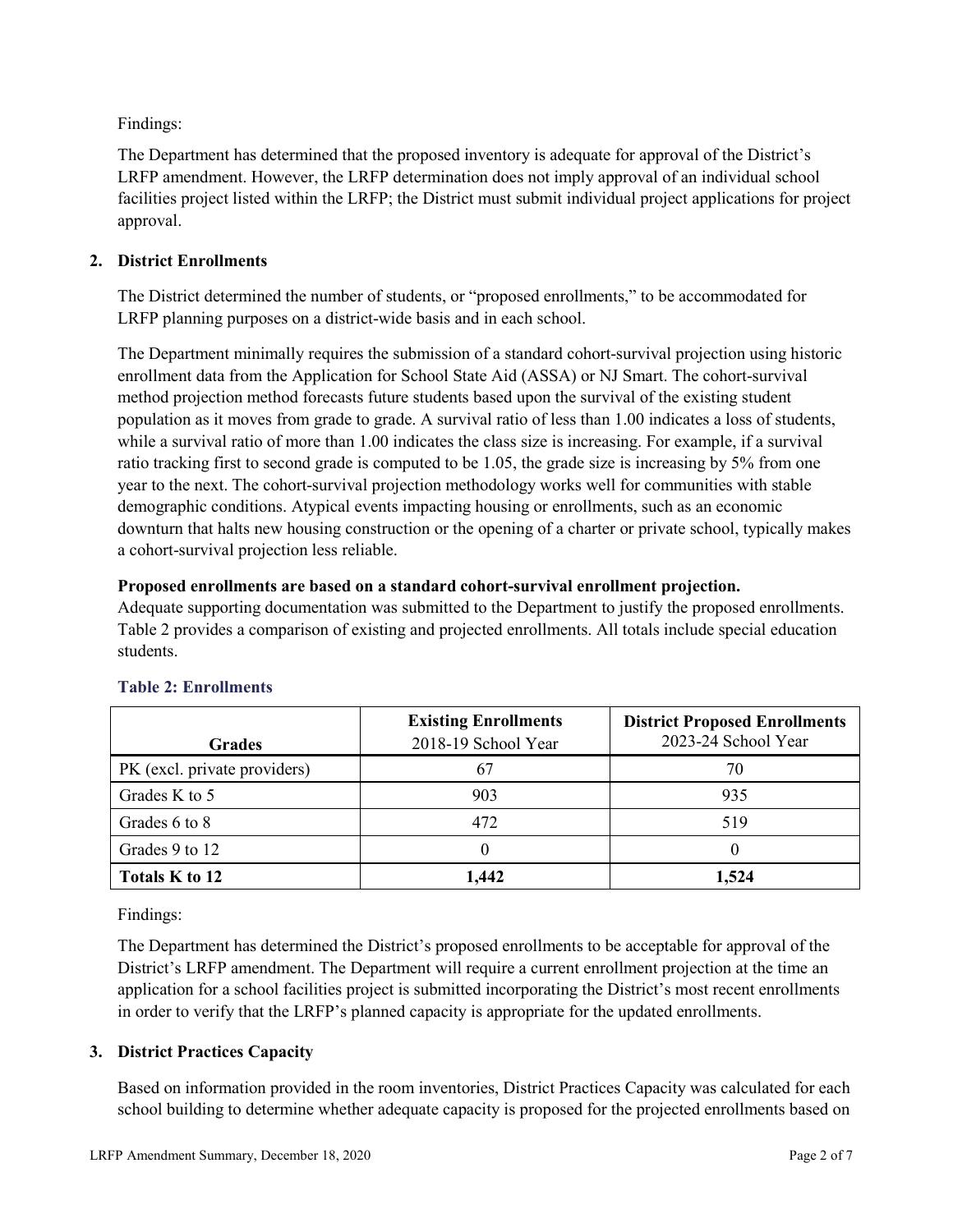district scheduling and class size practices. The capacity totals assume instructional buildings can be fully utilized regardless of school sending areas, transportation, and other operational issues. The calculations only consider district-owned buildings and long-term leases; short term leases and temporary buildings are excluded. **A capacity utilization factor of 90% for classrooms serving grades K-8 and 85% for classrooms serving grades 9-12 is applied in accordance with the FES.** No capacity utilization factor is applied to preschool classrooms.

In certain cases, districts may achieve adequate District Practices Capacity to accommodate enrollments but provide inadequate square feet per student in accordance with the FES, resulting in educational adequacy issues and "Unhoused Students." Unhoused students are considered in the "Functional Capacity" calculations used to determine potential State support for school facilities projects and are analyzed in Section 4.

Table 3 provides a summary of proposed enrollments and existing and proposed District-wide capacities. Detailed information can be found in the LRFP website reports titled *FES and District Practices Capacity Report, Existing Rooms Inventory Report, and Proposed Rooms Inventory Report.*

| <b>Grades</b>              | <b>Proposed</b><br><b>Enrollments</b> | <b>Existing</b><br><b>District</b><br><b>Practices</b><br>Capacity | <b>Existing</b><br>Deviation* | <b>Proposed</b><br><b>District</b><br><b>Practices</b><br>Capacity | <b>Proposed</b><br>Deviation* |
|----------------------------|---------------------------------------|--------------------------------------------------------------------|-------------------------------|--------------------------------------------------------------------|-------------------------------|
| Elementary ( $PK$ to 5)    | 1,006                                 | 1,019.40                                                           | 13.40                         | 1,019.40                                                           | 13.40                         |
| Middle $(6 \text{ to } 8)$ | 520                                   | 526.50                                                             | 6.50                          | 526.50                                                             | 6.50                          |
| High $(9 \text{ to } 12)$  | 0                                     | 0.00                                                               | 0.00                          | 0.00                                                               | 0.00                          |
| <b>District Totals</b>     | 1,526                                 | 145.90                                                             | 19.90                         | 1,545.90                                                           | 19.90                         |

# **Table 3: District Practices Capacity Analysis**

*\* Positive numbers signify surplus capacity; negative numbers signify inadequate capacity. Negative values for District Practices capacity are acceptable for approval if proposed enrollments do not exceed 100% capacity utilization.*

Considerations:

- Based on the proposed enrollments and existing room inventories, the District is projected to have inadequate capacity for the following grade groups, assuming all school buildings can be fully utilized: n/a
- Adequate justification has been provided by the District if the proposed capacity for a school significantly deviates from the proposed enrollments. Generally, surplus capacity is acceptable for LRFP approval if additional capacity is not proposed through new construction.

# Findings:

The Department has determined that proposed District capacity, in accordance with the proposed enrollments, is adequate for approval of the District's LRFP amendment. The Department will require a current enrollment projection at the time an application for a school facilities project is submitted, incorporating the District's most recent Fall Enrollment Report, in order to verify that the LRFP's planned capacity meets the District's updated enrollments.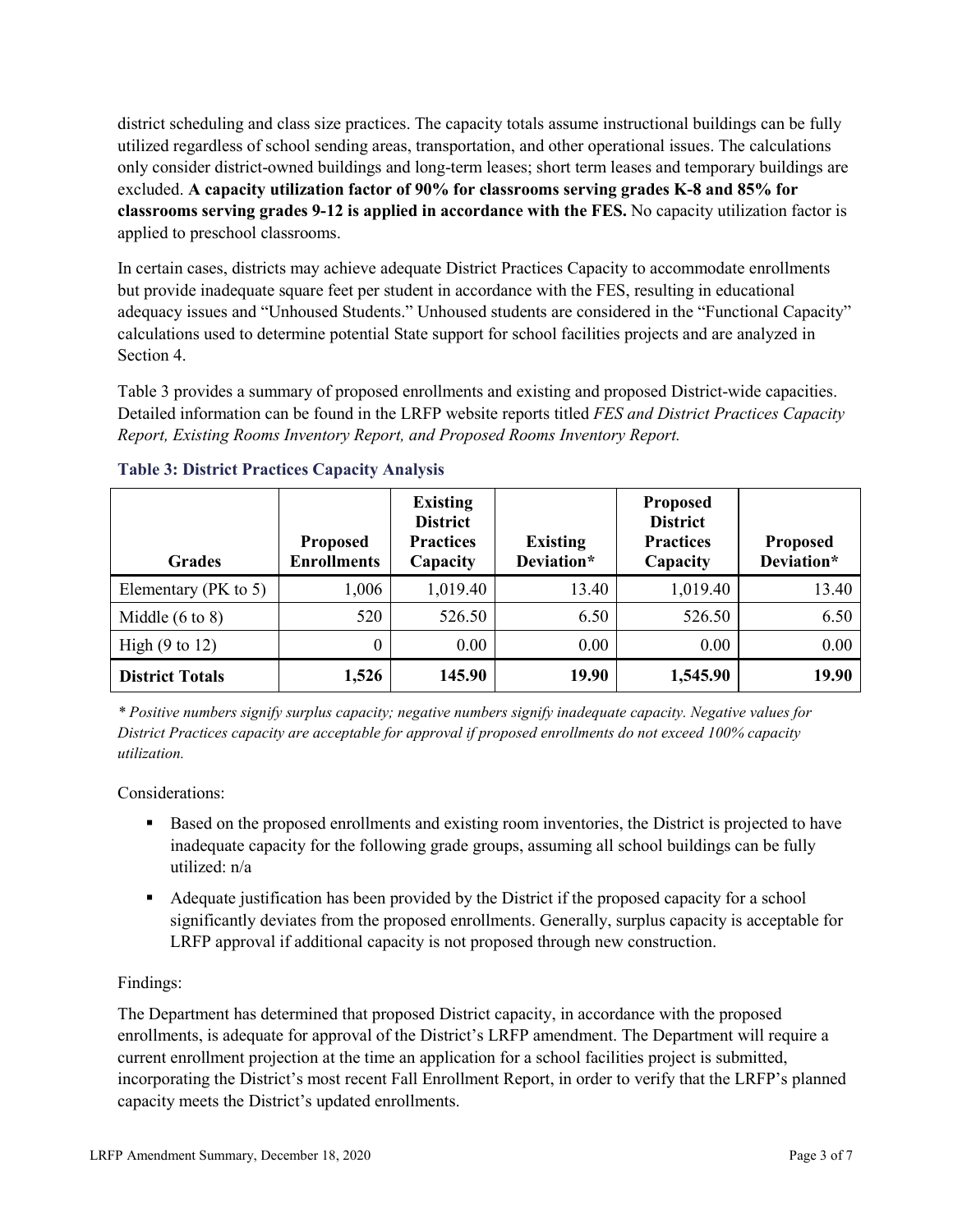### **4. New Construction Funding Eligibility**

*Functional Capacity* was calculated and compared to the proposed enrollments to provide a **preliminary estimate** of Unhoused Students and new construction funding eligibility. **A final determination will be made at the time of project application approval.**

*Functional Capacity* is the adjusted gross square footage of a school building *(total gross square feet minus excluded space)* divided by the minimum area allowance per full-time equivalent student for the grade level contained therein. *Unhoused Students* is the number of students projected to be enrolled in the District that exceeds the Functional Capacity of the District's schools pursuant to N.J.A.C. 6A:26-2.2(c). *Excluded Square Feet* includes (1) square footage exceeding the FES for any pre-kindergarten, kindergarten, general education, or self-contained special education classroom; (2) grossing factor square footage *(corridors, stairs, mechanical rooms, etc.)* that exceeds the FES allowance, and (3) square feet proposed to be demolished or discontinued from use. Excluded square feet may be revised during the review process for individual school facilities projects.

Table 4 provides a preliminary assessment of the Functional Capacity, Unhoused Students, and Estimated Maximum Approved Area for Unhoused Students for each FES grade group. The calculations exclude temporary facilities and short-term leased buildings. School buildings proposed for whole or partial demolition or reassignment to a non-school use are excluded from the calculations pending project application review. If a building is proposed to be reassigned to a different school, the square footage is applied to the proposed grades after reassignment. Buildings that are not assigned to a school are excluded from the calculations. In addition, only preschool students eligible for state funding (former ECPA students) are included. Detailed information concerning the calculations can be found in the *Functional Capacity and Unhoused Students Report* and the *Excluded Square Footage Report.*

| Category                                     | $PK/K$ to 5 | 6 to 8   | 9 to 12  | <b>Total</b> |
|----------------------------------------------|-------------|----------|----------|--------------|
| Eligible PK /K-12 Proposed Enrollments       | 1,005       | 519      | 0        |              |
| FES Area Allowance (SF/student)              | 125.00      | 134.00   | 151.00   |              |
| <b>Prior to Completion of Proposed Work:</b> |             |          |          |              |
| <b>Existing Gross Square Feet</b>            | 143,037     | 87,590   | 0        | 230,627      |
| <b>Adjusted Gross Square Feet</b>            | 129,900     | 86,036   | 0        | 215,936      |
| <b>Adjusted Functional Capacity</b>          | 1,039.20    | 624.06   | 0.00     |              |
| <b>Unhoused Students</b>                     | 20.00       | 0.00     | 0.00     |              |
| Est. Max. Area for Unhoused Students         | 2,500.00    | 0.00     | 0.00     |              |
| <b>After Completion of Proposed Work:</b>    |             |          |          |              |
| Gross Square Feet                            | 143,037     | 87,590   | $\theta$ | 230,627      |
| New Gross Square Feet                        | $\theta$    | $\Omega$ | $\Omega$ | $\theta$     |
| <b>Adjusted Gross Square Feet</b>            | 129,900     | 86,036   | $\theta$ | 215,936      |
| <b>Functional Capacity</b>                   | 1,039.20    | 642.06   | 0.00     |              |
| <b>Unhoused Students after Construction</b>  | 20.00       | 0.00     | 0.00     |              |
| Est. Max. Area Remaining                     | 2,500.00    | 0.00     | 0.00     |              |

#### **Table 4: Estimated Maximum Approved Area for Unhoused Students**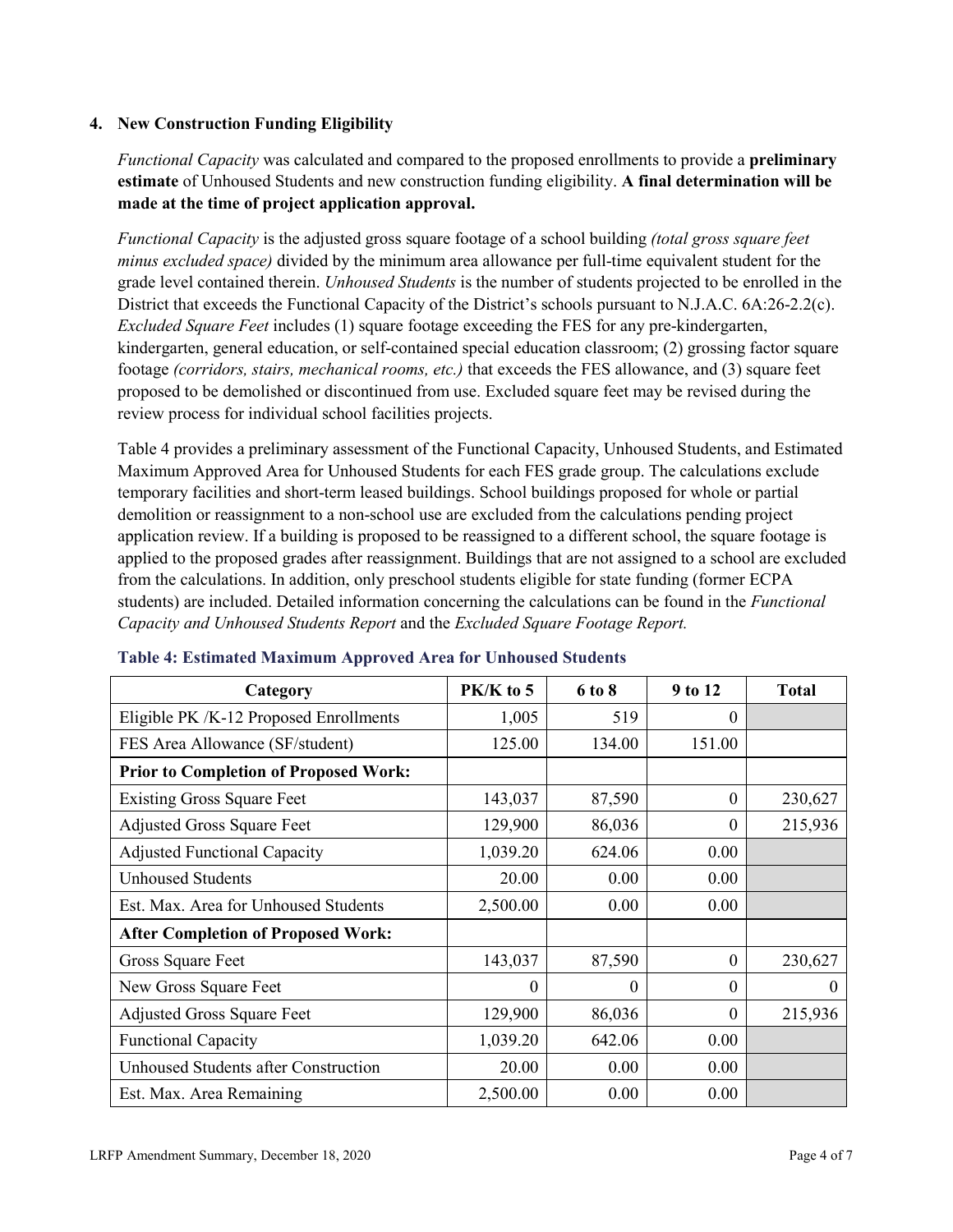Facilities used for non-instructional or non-educational purposes are ineligible for State support under the Act. However, projects for such facilities shall be reviewed by the Department to determine whether they are consistent with the District's LRFP and whether the facility, if it is to house students (full or part time) conforms to educational adequacy requirements. These projects shall conform to all applicable statutes and regulations.

Estimated costs represented in the LRFP by the District are for capital planning purposes only. The estimates are not intended to represent preliminary eligible costs or final eligible costs of approved school facilities projects.

Considerations:

- The District does not have approved projects pending completion, as noted in Section 1, that impact the Functional Capacity calculations.
- **The Functional Capacity calculations** *exclude* square feet proposed for demolition or discontinuation for the following FES grade groups and school buildings pending a feasibility study and project review: n/a.
- Based on the preliminary assessment, the District has Unhoused Students prior to the completion of proposed work for the following FES grade groups: PK.
- New construction is proposed for the following FES grade groups: n/a.
- Proposed new construction exceeds the estimated maximum area allowance for Unhoused Students prior to the completion of the proposed work for the following grade groups: n/a.
- The District, based on the preliminary LRFP assessment, will have Unhoused Students after completion of the proposed LRFP work. If the District is projected to have Unhoused Students, adequate justification has been provided to confirm educational adequacy in accordance with Section 6 of this determination.

# Findings:

Functional Capacity and Unhoused Students calculated in the LRFP are preliminary estimates. Preliminary Eligible Costs (PEC) and Final Eligible Costs (FEC) will be included in the review process for specific school facilities projects. A feasibility study undertaken by the District is required if building demolition or replacement is proposed per N.J.A.C. 6A:26-2.3(b)(10).

# **5. Proposed Work**

The District assessed program space, capacity, and physical plant deficiencies to determine corrective actions. Capital maintenance, or *"system actions,"* address physical plant deficiencies due to operational, building code, and /or life cycle issues. Inventory changes, or *"inventory actions,*" add, alter, or eliminate sites, site amenities, buildings, and/or rooms.

The Act (N.J.S.A. 18A:7G-7b) provides that all school facilities shall be deemed suitable for rehabilitation unless a pre-construction evaluation undertaken by the District demonstrates to the satisfaction of the Commissioner that the structure might pose a risk to the safety of the occupants even after rehabilitation or that rehabilitation is not cost-effective. Pursuant to N.J.A.C. 6A:26-2.3(b)(10), the Commissioner may identify school facilities for which new construction is proposed in lieu of rehabilitation for which it appears from the information presented that new construction is justified, provided, however, that for such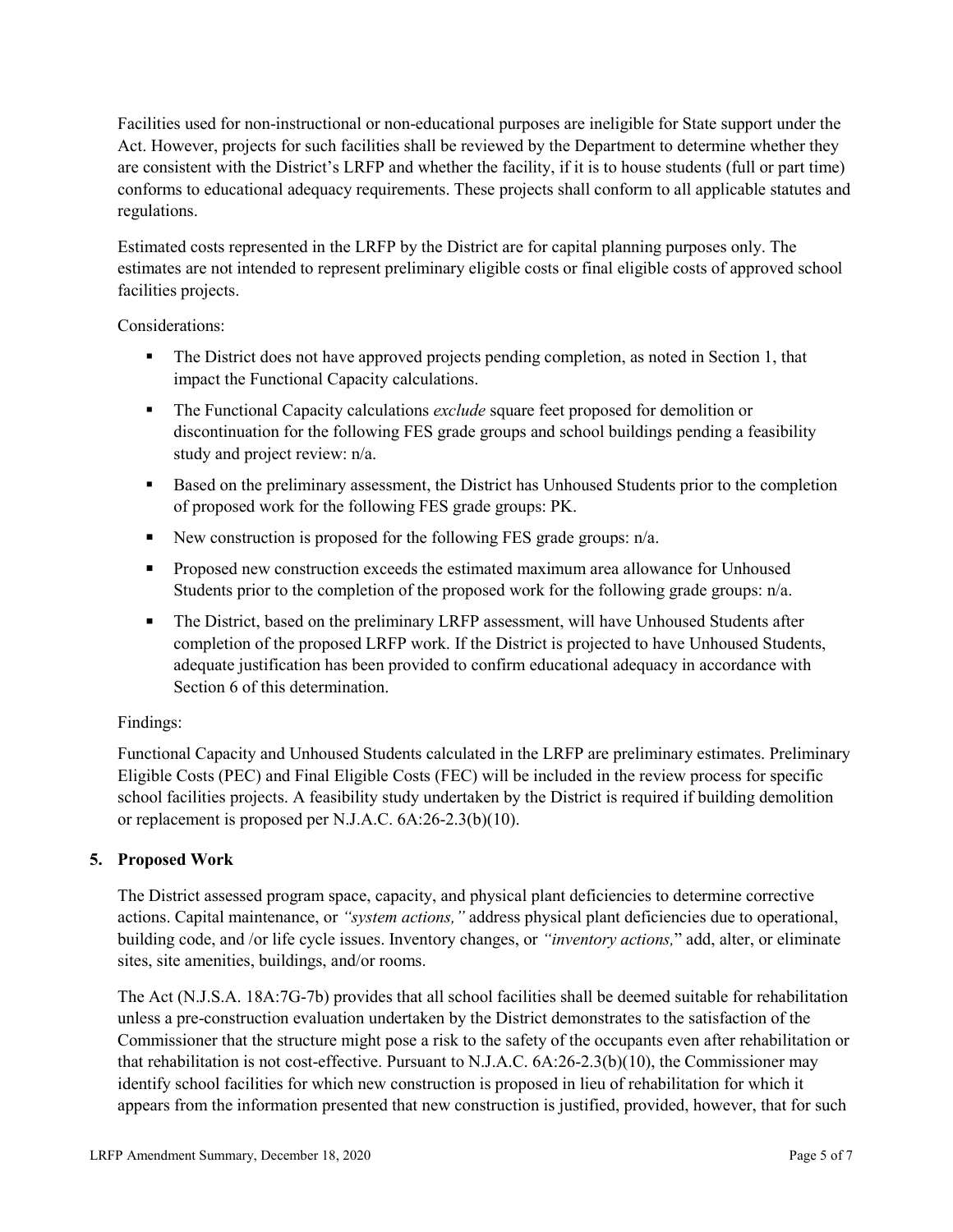school facilities so identified, the District must submit a feasibility study as part of the application for the specific school facilities project. The cost of each proposed building replacement is compared to the cost of additions or rehabilitation required to eliminate health and safety deficiencies and to achieve the District's programmatic model.

Table 5 lists the scope of work proposed for each school based on the building(s) serving their student population. Proposed inventory changes are described in the LRFP website reports titled *"School Asset Inventory Report and "Proposed Room Inventory Report."* Information concerning proposed systems work, or capital maintenance can be found in the "LRFP Systems Action Summary Report."

With the completion of the proposed work, the following schools are proposed to be eliminated: n/a; the following schools are proposed to be added: n/a.

| <b>Proposed Scope of Work</b>                                                                  | <b>Applicable Schools</b>                                                                                             |
|------------------------------------------------------------------------------------------------|-----------------------------------------------------------------------------------------------------------------------|
| <b>Renovation only</b> (no new construction)                                                   |                                                                                                                       |
| System actions only (no inventory actions)                                                     | Upper Township Elementary School (050),<br>Upper Township Primary School (055),<br>Upper Township Middle School (030) |
| Existing inventory actions only (no systems actions)                                           | n/a                                                                                                                   |
| Systems and inventory changes                                                                  | n/a                                                                                                                   |
| <b>New construction</b>                                                                        |                                                                                                                       |
| Building addition only (no systems actions)                                                    | n/a                                                                                                                   |
| Renovation and building addition (system, existing<br>inventory, and new construction actions) | n/a                                                                                                                   |
| New building on existing site                                                                  | n/a                                                                                                                   |
| New building on new or expanded site                                                           | n/a                                                                                                                   |
| Site and building disposal (in addition to above scopes)                                       |                                                                                                                       |
| Partial building demolition                                                                    | n/a                                                                                                                   |
| Whole building demolition                                                                      | n/a                                                                                                                   |
| Site and building disposal or discontinuation of use                                           | n/a                                                                                                                   |

### **Table 5: School Building Scope of Work**

Findings:

The Department has determined that the proposed work is adequate for approval of the District's LRFP amendment. However, Department approval of proposed work in the LRFP does not imply the District may proceed with a school facilities project. The District must submit individual project applications with cost estimates for Department project approval. Both school facilities project approval and other capital project review require consistency with the District's approved LRFP.

# **6. Proposed Room Inventories and the Facilities Efficiency Standards**

The District's proposed school buildings were evaluated to assess general educational adequacy in terms of compliance with the FES area allowance pursuant to N.J.A.C. 6A:26-2.2 and 2.3.